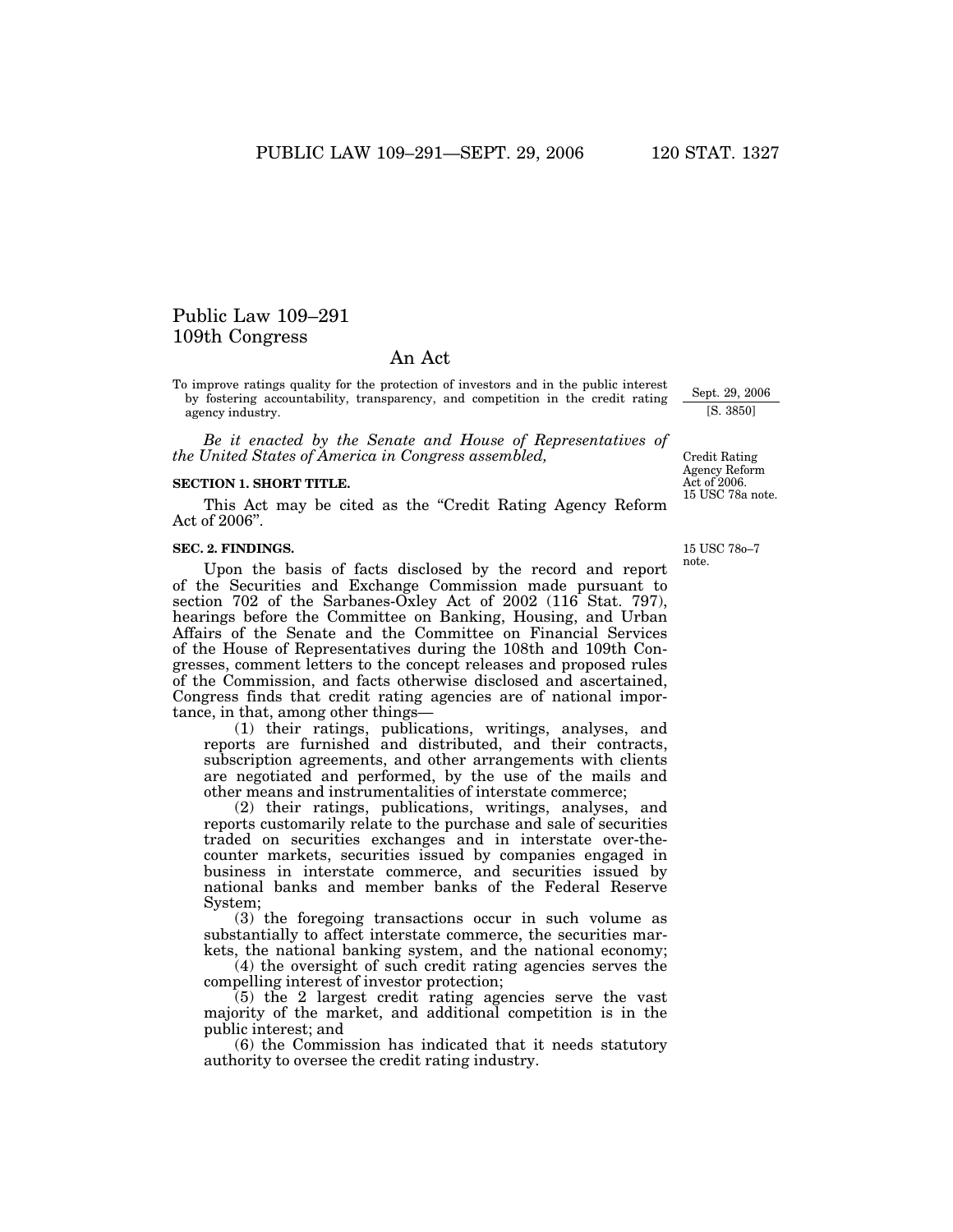#### **SEC. 3. DEFINITIONS.**

(a) SECURITIES EXCHANGE ACT OF 1934.—Section 3(a) of the Securities Exchange Act of 1934 (15 U.S.C. 78c(a)) is amended by adding at the end the following new paragraphs:

"(60) CREDIT RATING.—The term 'credit rating' means an assessment of the creditworthiness of an obligor as an entity or with respect to specific securities or money market instruments.

"(61) CREDIT RATING AGENCY.—The term 'credit rating agency' means any person—

''(A) engaged in the business of issuing credit ratings on the Internet or through another readily accessible means, for free or for a reasonable fee, but does not include a commercial credit reporting company;

''(B) employing either a quantitative or qualitative model, or both, to determine credit ratings; and

''(C) receiving fees from either issuers, investors, or other market participants, or a combination thereof.

''(62) NATIONALLY RECOGNIZED STATISTICAL RATING ORGANIZATION.—The term 'nationally recognized statistical rating organization' means a credit rating agency that—

 $K(A)$  has been in business as a credit rating agency for at least the 3 consecutive years immediately preceding the date of its application for registration under section 15E;

''(B) issues credit ratings certified by qualified institutional buyers, in accordance with section  $15E(a)(1)(B)(ix)$ , with respect to—

(i) financial institutions, brokers, or dealers;

"(ii) insurance companies;

"(iii) corporate issuers;

''(iv) issuers of asset-backed securities (as that term is defined in section 1101(c) of part 229 of title 17, Code of Federal Regulations, as in effect on the date of enactment of this paragraph);

 $''(v)$  issuers of government securities, municipal securities, or securities issued by a foreign government; or

''(vi) a combination of one or more categories of obligors described in any of clauses (i) through (v); and

 $(C)$  is registered under section 15E.

''(63) PERSON ASSOCIATED WITH A NATIONALLY RECOGNIZED STATISTICAL RATING ORGANIZATION.—The term 'person associated with' a nationally recognized statistical rating organization means any partner, officer, director, or branch manager of a nationally recognized statistical rating organization (or any person occupying a similar status or performing similar functions), any person directly or indirectly controlling, controlled by, or under common control with a nationally recognized statistical rating organization, or any employee of a nationally recognized statistical rating organization.

''(64) QUALIFIED INSTITUTIONAL BUYER.—The term 'qualified institutional buyer' has the meaning given such term in section 230.144A(a) of title 17, Code of Federal Regulations, or any successor thereto.''.

15 USC 78o–7 (b) APPLICABLE DEFINITIONS.—As used in this Act—

note.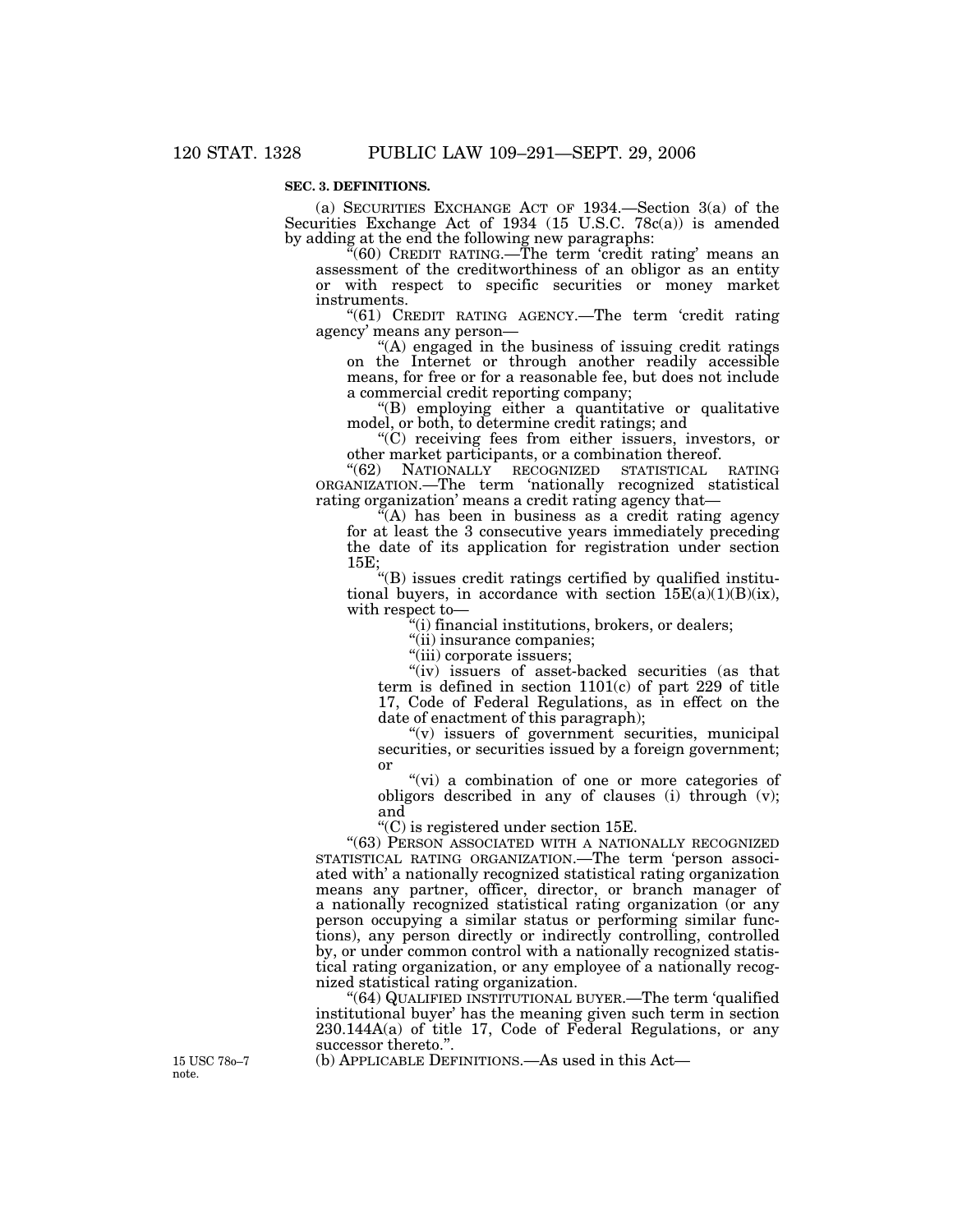(1) the term ''Commission'' means the Securities and Exchange Commission; and

(2) the term ''nationally recognized statistical rating organization" has the same meaning as in section  $3(a)(62)$  of the Securities Exchange Act of 1934, as added by this Act.

#### **SEC. 4. REGISTRATION OF NATIONALLY RECOGNIZED STATISTICAL RATING ORGANIZATIONS.**

(a) AMENDMENT.—The Securities Exchange Act of 1934 is amended by inserting after section 15D (15 U.S.C. 78o–6) the following new section:

#### **''SEC. 15E. REGISTRATION OF NATIONALLY RECOGNIZED STATISTICAL** 15 USC 78o–7. **RATING ORGANIZATIONS.**

''(a) REGISTRATION PROCEDURES.—

''(1) APPLICATION FOR REGISTRATION.—

"(A) IN GENERAL.—A credit rating agency that elects to be treated as a nationally recognized statistical rating organization for purposes of this title (in this section referred to as the 'applicant'), shall furnish to the Commission an application for registration, in such form as the Commission shall require, by rule or regulation issued in accordance with subsection (n), and containing the information described in subparagraph (B).

''(B) REQUIRED INFORMATION.—An application for registration under this section shall contain information regarding—

''(i) credit ratings performance measurement statistics over short-term, mid-term, and long-term periods (as applicable) of the applicant;

''(ii) the procedures and methodologies that the applicant uses in determining credit ratings;

''(iii) policies or procedures adopted and implemented by the applicant to prevent the misuse, in violation of this title (or the rules and regulations hereunder), of material, nonpublic information;

"(iv) the organizational structure of the applicant; " $(v)$  whether or not the applicant has in effect

a code of ethics, and if not, the reasons therefor;

"(vi) any conflict of interest relating to the issuance" of credit ratings by the applicant;

"(vii) the categories described in any of clauses" (i) through (v) of section  $3(a)(62)(B)$  with respect to which the applicant intends to apply for registration under this section;

"(viii) on a confidential basis, a list of the 20 largest issuers and subscribers that use the credit rating services of the applicant, by amount of net revenues received therefrom in the fiscal year immediately preceding the date of submission of the application;

 $\sqrt[n]{i}$  on a confidential basis, as to each applicable category of obligor described in any of clauses (i) through  $(v)$  of section  $3(a)(62)(B)$ , written certifications described in subparagraph (C), except as provided in subparagraph (D); and

 $(x)$  any other information and documents concerning the applicant and any person associated with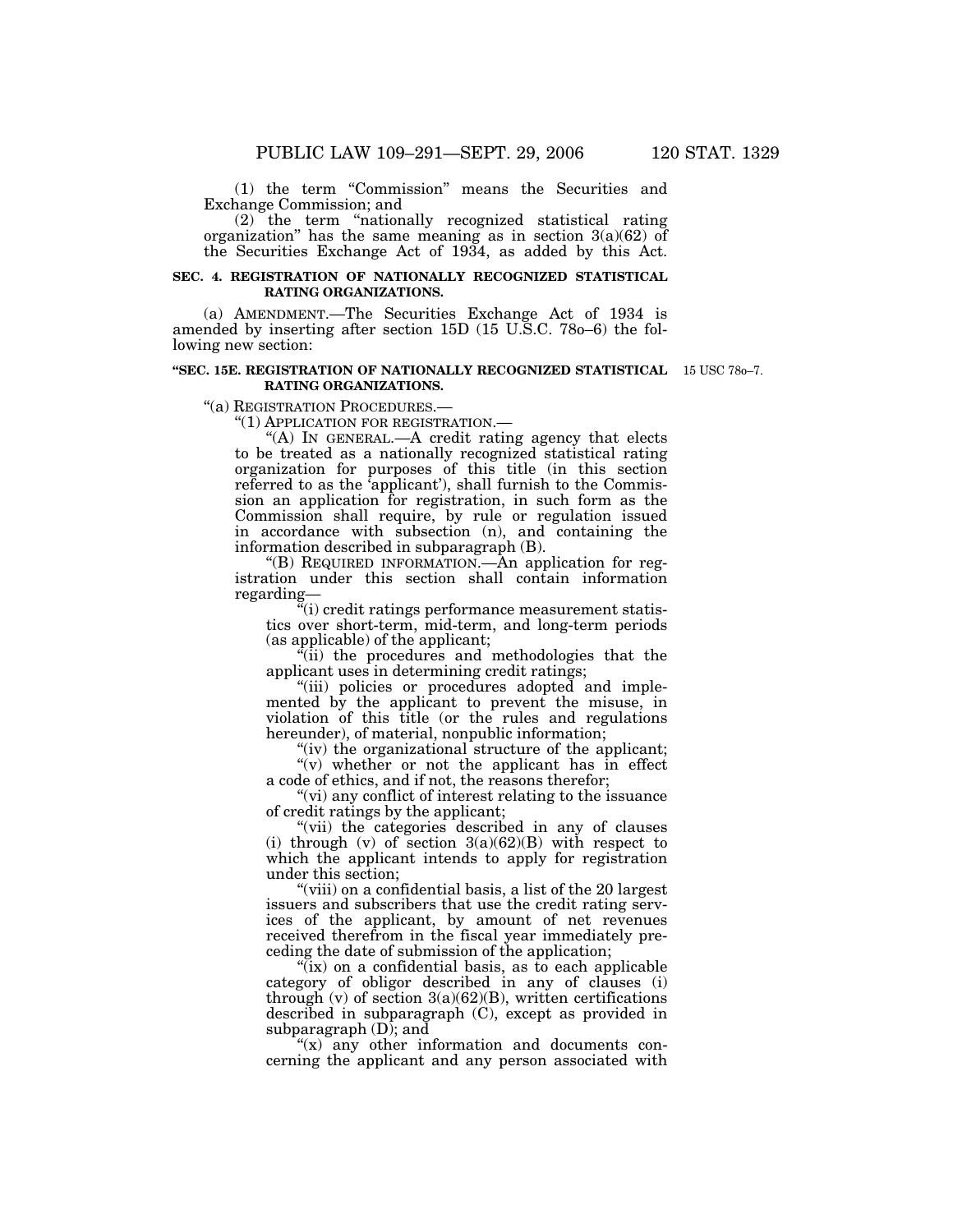such applicant as the Commission, by rule, may prescribe as necessary or appropriate in the public interest or for the protection of investors.

''(C) WRITTEN CERTIFICATIONS.—Written certifications required by subparagraph  $(B)(ix)$ —

" $(i)$  shall be provided from not fewer than 10 qualified institutional buyers, none of which is affiliated with the applicant;

"(ii) may address more than one category of obligors described in any of clauses (i) through (v) of section  $3(a)(62)(B)$ ;

"(iii) shall include not fewer than 2 certifications for each such category of obligor; and

"(iv) shall state that the qualified institutional buyer—

''(I) meets the definition of a qualified institutional buyer under section 3(a)(64); and

''(II) has used the credit ratings of the applicant for at least the 3 years immediately preceding the date of the certification in the subject category or categories of obligors.

"(D) EXEMPTION FROM CERTIFICATION REQUIREMENT.-A written certification under subparagraph (B)(ix) is not required with respect to any credit rating agency which has received, or been the subject of, a no-action letter from the staff of the Commission prior to August 2, 2006, stating that such staff would not recommend enforcement action against any broker or dealer that considers credit ratings issued by such credit rating agency to be ratings from a nationally recognized statistical rating organization.

"(E) LIMITATION ON LIABILITY OF QUALIFIED INSTITU-TIONAL BUYERS.—No qualified institutional buyer shall be liable in any private right of action for any opinion or statement expressed in a certification made pursuant to subparagraph  $(B)(ix)$ .

''(2) REVIEW OF APPLICATION.—

''(A) INITIAL DETERMINATION.—Not later than 90 days after the date on which the application for registration is furnished to the Commission under paragraph (1) (or within such longer period as to which the applicant consents) the Commission shall—

''(i) by order, grant such registration for ratings in the subject category or categories of obligors, as described in clauses (i) through (v) of section  $3(a)(62)(B)$ ; or

"(ii) institute proceedings to determine whether registration should be denied.

''(B) CONDUCT OF PROCEEDINGS.—

''(i) CONTENT.—Proceedings referred to in subpara $graph (A)(ii) shall-$ 

 $f(T)$  include notice of the grounds for denial under consideration and an opportunity for hearing; and

" $(\overline{II})$  be concluded not later than 120 days after the date on which the application for registration is furnished to the Commission under para $graph(1)$ .

Deadline.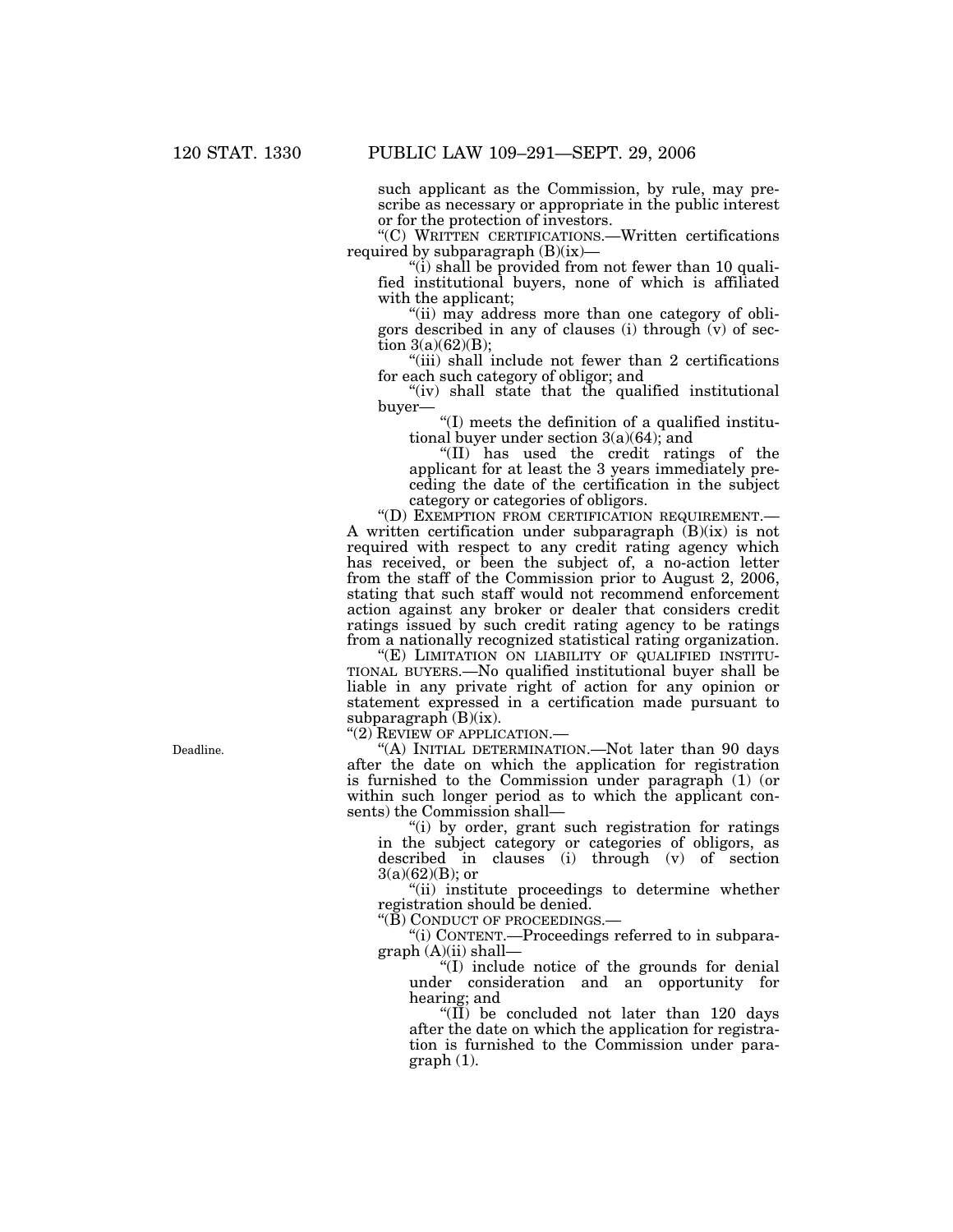''(ii) DETERMINATION.—At the conclusion of such proceedings, the Commission, by order, shall grant or deny such application for registration.

''(iii) EXTENSION AUTHORIZED.—The Commission may extend the time for conclusion of such proceedings for not longer than 90 days, if it finds good cause for such extension and publishes its reasons for so finding, or for such longer period as to which the applicant consents.

" $(\tilde{C})$  GROUNDS FOR DECISION.—The Commission shall grant registration under this subsection—

 $\tilde{f}(i)$  if the Commission finds that the requirements of this section are satisfied; and

''(ii) unless the Commission finds (in which case the Commission shall deny such registration) that—

''(I) the applicant does not have adequate financial and managerial resources to consistently produce credit ratings with integrity and to materially comply with the procedures and methodologies disclosed under paragraph (1)(B) and with subsections  $(g)$ ,  $(h)$ ,  $(i)$ , and  $(j)$ ; or

''(II) if the applicant were so registered, its registration would be subject to suspension or revocation under subsection (d).

"(3) PUBLIC AVAILABILITY OF INFORMATION.—Subject to section 24, the Commission shall, by rule, require a nationally recognized statistical rating organization, upon the granting of registration under this section, to make the information and documents submitted to the Commission in its completed application for registration, or in any amendment submitted under paragraph  $(1)$  or  $(2)$  of subsection  $(b)$ , publicly available on its website, or through another comparable, readily accessible means, except as provided in clauses (viii) and (ix) of paragraph (1)(B).

''(b) UPDATE OF REGISTRATION.—

''(1) UPDATE.—Each nationally recognized statistical rating organization shall promptly amend its application for registration under this section if any information or document provided therein becomes materially inaccurate, except that a nationally recognized statistical rating organization is not required to amend—

"(A) the information required to be furnished under subsection  $(a)(1)(B)(i)$  by furnishing information under this paragraph, but shall amend such information in the annual submission of the organization under paragraph (2) of this subsection; or

''(B) the certifications required to be provided under subsection  $(a)(1)(B)(ix)$  by furnishing information under this paragraph.

"(2) CERTIFICATION.—Not later than 90 days after the end Deadline. of each calendar year, each nationally recognized statistical rating organization shall furnish to the Commission an amendment to its registration, in such form as the Commission, by rule, may prescribe as necessary or appropriate in the public interest or for the protection of investors—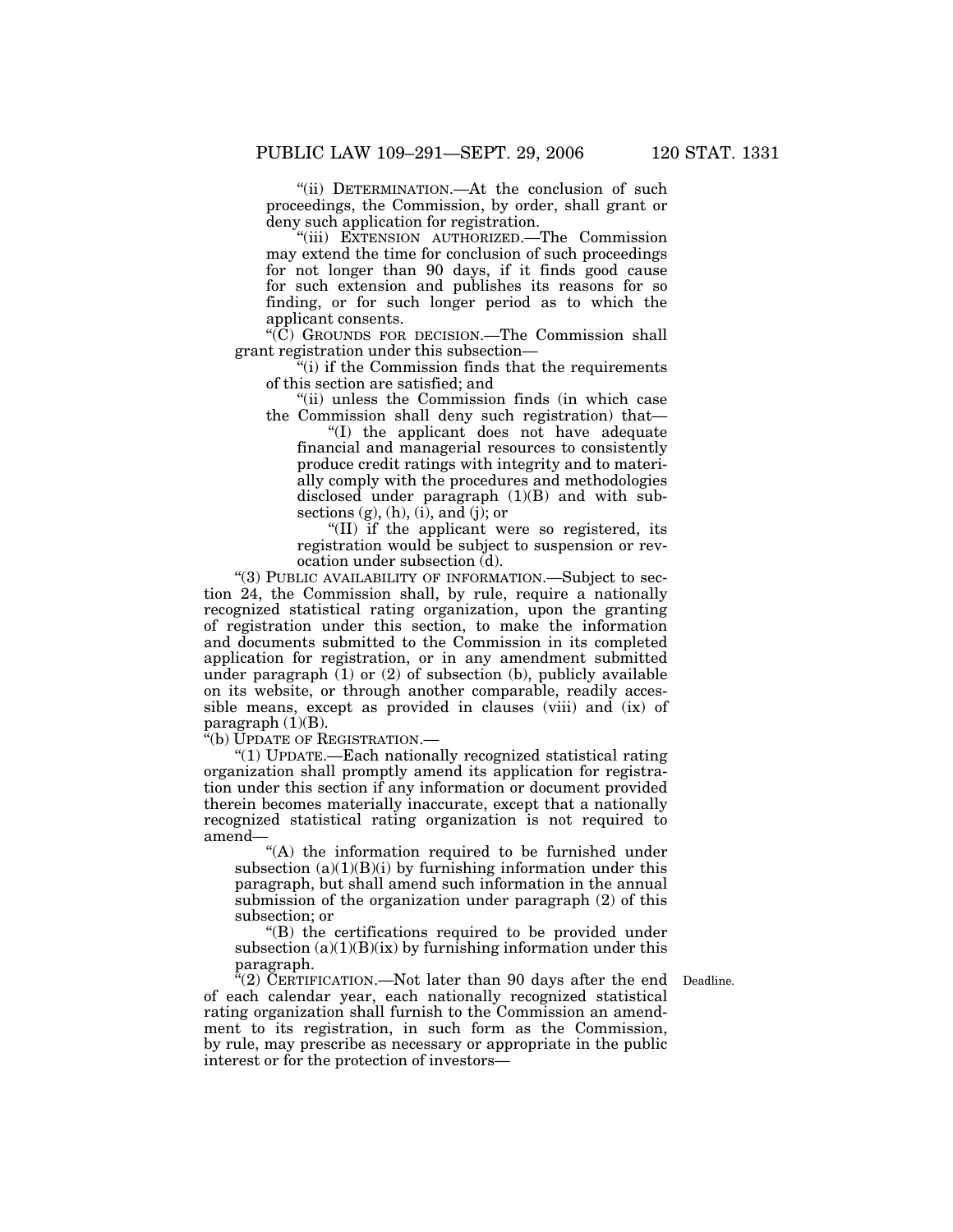"(A) certifying that the information and documents in the application for registration of such nationally recognized statistical rating organization (other than the certifications required under subsection  $(a)(1)(B)(ix))$  continue to be accurate; and

''(B) listing any material change that occurred to such information or documents during the previous calendar year.

''(c) ACCOUNTABILITY FOR RATINGS PROCEDURES.—

''(1) AUTHORITY.—The Commission shall have exclusive authority to enforce the provisions of this section in accordance with this title with respect to any nationally recognized statistical rating organization, if such nationally recognized statistical rating organization issues credit ratings in material contravention of those procedures relating to such nationally recognized statistical rating organization, including procedures relating to the prevention of misuse of nonpublic information and conflicts of interest, that such nationally recognized statistical rating organization—

''(A) includes in its application for registration under subsection  $(a)(1)(B)(ii)$ ; or

''(B) makes and disseminates in reports pursuant to section 17(a) or the rules and regulations thereunder.

" $(2)$  LIMITATION.—The rules and regulations that the Commission may prescribe pursuant to this title, as they apply to nationally recognized statistical rating organizations, shall be narrowly tailored to meet the requirements of this title applicable to nationally recognized statistical rating organizations. Notwithstanding any other provision of law, neither the Commission nor any State (or political subdivision thereof) may regulate the substance of credit ratings or the procedures and methodologies by which any nationally recognized statistical rating organization determines credit ratings.

''(d) CENSURE, DENIAL, OR SUSPENSION OF REGISTRATION; NOTICE AND HEARING.—The Commission, by order, shall censure, place limitations on the activities, functions, or operations of, suspend for a period not exceeding 12 months, or revoke the registration of any nationally recognized statistical rating organization if the Commission finds, on the record after notice and opportunity for hearing, that such censure, placing of limitations, suspension, or revocation is necessary for the protection of investors and in the public interest and that such nationally recognized statistical rating organization, or any person associated with such an organization, whether prior to or subsequent to becoming so associated—

''(1) has committed or omitted any act, or is subject to an order or finding, enumerated in subparagraph (A), (D), (E), (H), or (G) of section 15(b)(4), has been convicted of any offense specified in section  $15(b)(4)(B)$ , or is enjoined from any action, conduct, or practice specified in subparagraph (C) of section 15(b)(4), during the 10-year period preceding the date of commencement of the proceedings under this subsection, or at any time thereafter;

 $\degree$ (2) has been convicted during the 10-year period preceding the date on which an application for registration is furnished to the Commission under this section, or at any time thereafter, of—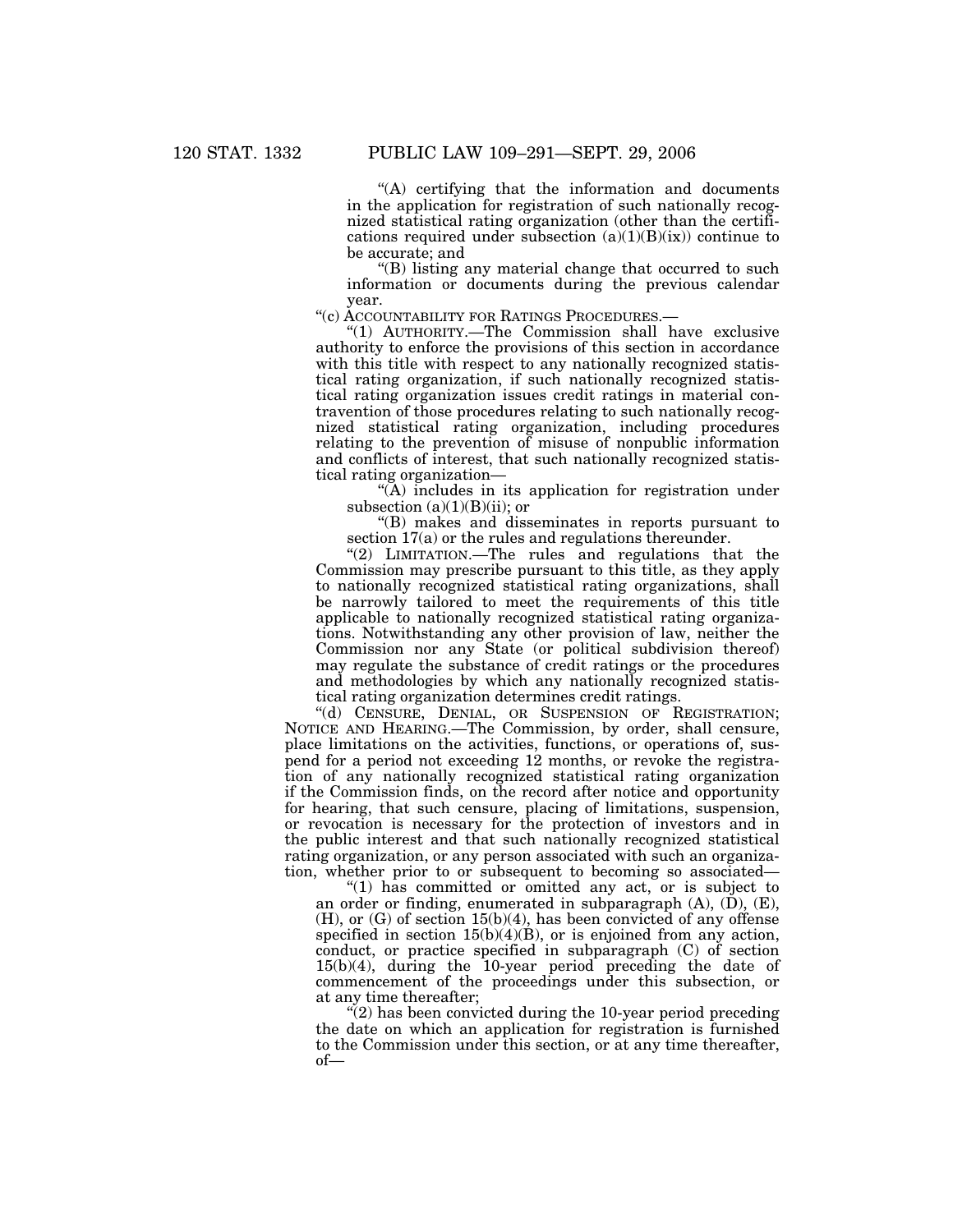"(A) any crime that is punishable by imprisonment for 1 or more years, and that is not described in section  $15(b)(4)(B)$ ; or

''(B) a substantially equivalent crime by a foreign court of competent jurisdiction;

''(3) is subject to any order of the Commission barring or suspending the right of the person to be associated with a nationally recognized statistical rating organization;

"(4) fails to furnish the certifications required under subsection  $(b)(2)$ ; or

''(5) fails to maintain adequate financial and managerial resources to consistently produce credit ratings with integrity.<br>"(e) TERMINATION OF REGISTRATION.—

"(1) VOLUNTARY WITHDRAWAL.—A nationally recognized statistical rating organization may, upon such terms and conditions as the Commission may establish as necessary in the public interest or for the protection of investors, withdraw from registration by furnishing a written notice of withdrawal to the Commission.

''(2) COMMISSION AUTHORITY.—In addition to any other authority of the Commission under this title, if the Commission finds that a nationally recognized statistical rating organization is no longer in existence or has ceased to do business as a credit rating agency, the Commission, by order, shall cancel the registration under this section of such nationally recognized statistical rating organization.

''(f) REPRESENTATIONS.—

''(1) BAN ON REPRESENTATIONS OF SPONSORSHIP BY UNITED STATES OR AGENCY THEREOF.—It shall be unlawful for any nationally recognized statistical rating organization to represent or imply in any manner whatsoever that such nationally recognized statistical rating organization has been designated, sponsored, recommended, or approved, or that the abilities or qualifications thereof have in any respect been passed upon, by the United States or any agency, officer, or employee thereof.

''(2) BAN ON REPRESENTATION AS NRSRO OF UNREGISTERED CREDIT RATING AGENCIES.—It shall be unlawful for any credit rating agency that is not registered under this section as a nationally recognized statistical rating organization to state that such credit rating agency is a nationally recognized statistical rating organization registered under this title.

''(3) STATEMENT OF REGISTRATION UNDER SECURITIES EXCHANGE ACT OF 1934 PROVISIONS.—No provision of paragraph (1) shall be construed to prohibit a statement that a nationally recognized statistical rating organization is a nationally recognized statistical rating organization under this title, if such statement is true in fact and if the effect of such registration is not misrepresented.

"(g) PREVENTION OF MISUSE OF NONPUBLIC INFORMATION.

''(1) ORGANIZATION POLICIES AND PROCEDURES.—Each nationally recognized statistical rating organization shall establish, maintain, and enforce written policies and procedures reasonably designed, taking into consideration the nature of the business of such nationally recognized statistical rating organization, to prevent the misuse in violation of this title, or the rules or regulations hereunder, of material, nonpublic information by such nationally recognized statistical rating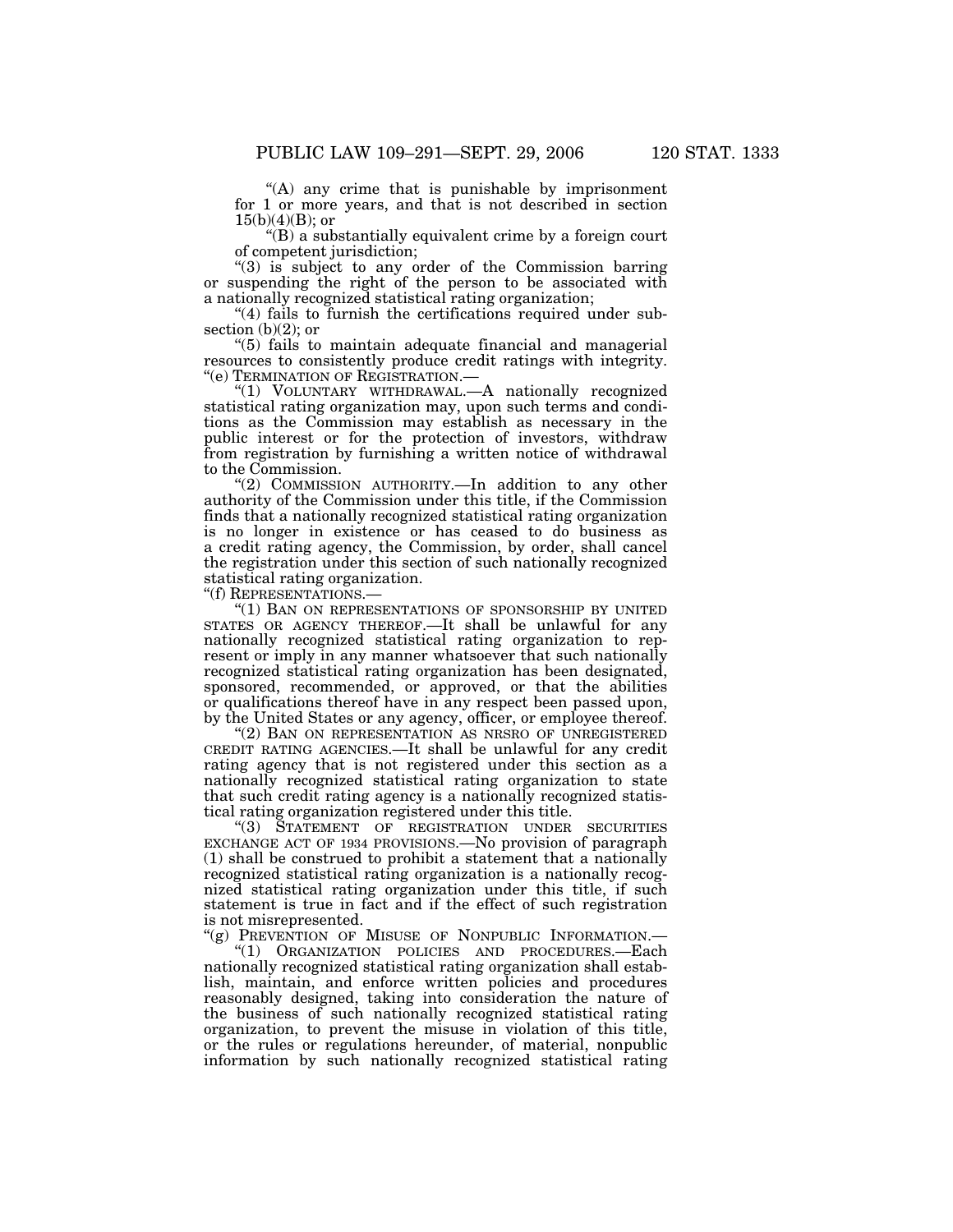organization or any person associated with such nationally recognized statistical rating organization.

 $\sqrt[4]{(2)}$  COMMISSION AUTHORITY.—The Commission shall issue final rules in accordance with subsection (n) to require specific policies or procedures that are reasonably designed to prevent misuse in violation of this title (or the rules or regulations hereunder) of material, nonpublic information.<br>"(h) MANAGEMENT OF CONFLICTS OF INTEREST.—

"(1) ORGANIZATION POLICIES AND PROCEDURES.—Each nationally recognized statistical rating organization shall establish, maintain, and enforce written policies and procedures reasonably designed, taking into consideration the nature of the business of such nationally recognized statistical rating organization and affiliated persons and affiliated companies thereof, to address and manage any conflicts of interest that can arise from such business.

''(2) COMMISSION AUTHORITY.—The Commission shall issue final rules in accordance with subsection (n) to prohibit, or require the management and disclosure of, any conflicts of interest relating to the issuance of credit ratings by a nationally recognized statistical rating organization, including, without limitation, conflicts of interest relating to—

"(A) the manner in which a nationally recognized statistical rating organization is compensated by the obligor, or any affiliate of the obligor, for issuing credit ratings or providing related services;

''(B) the provision of consulting, advisory, or other services by a nationally recognized statistical rating organization, or any person associated with such nationally recognized statistical rating organization, to the obligor, or any affiliate of the obligor;

''(C) business relationships, ownership interests, or any other financial or personal interests between a nationally recognized statistical rating organization, or any person associated with such nationally recognized statistical rating organization, and the obligor, or any affiliate of the obligor;

''(D) any affiliation of a nationally recognized statistical rating organization, or any person associated with such nationally recognized statistical rating organization, with any person that underwrites the securities or money market instruments that are the subject of a credit rating; and

''(E) any other potential conflict of interest, as the Commission deems necessary or appropriate in the public interest or for the protection of investors.

''(i) PROHIBITED CONDUCT.—

''(1) PROHIBITED ACTS AND PRACTICES.—The Commission shall issue final rules in accordance with subsection (n) to prohibit any act or practice relating to the issuance of credit ratings by a nationally recognized statistical rating organization that the Commission determines to be unfair, coercive, or abusive, including any act or practice relating to—

''(A) conditioning or threatening to condition the issuance of a credit rating on the purchase by the obligor or an affiliate thereof of other services or products, including pre-credit rating assessment products, of the nationally recognized statistical rating organization or any

Regulations.

Regulations.

Regulations.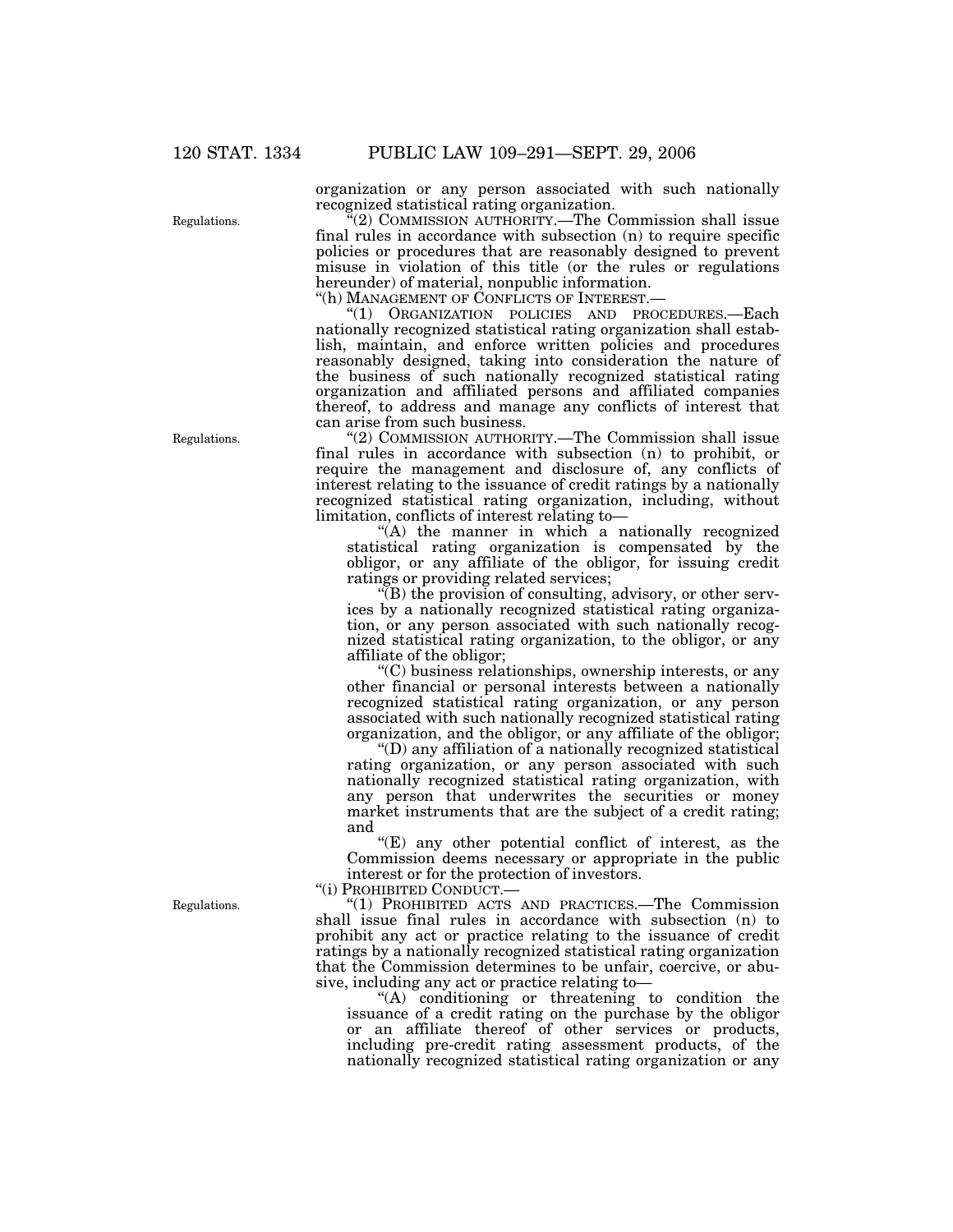person associated with such nationally recognized statistical rating organization;

''(B) lowering or threatening to lower a credit rating on, or refusing to rate, securities or money market instruments issued by an asset pool or as part of any asset-backed or mortgage-backed securities transaction, unless a portion of the assets within such pool or part of such transaction, as applicable, also is rated by the nationally recognized statistical rating organization; or

''(C) modifying or threatening to modify a credit rating or otherwise departing from its adopted systematic procedures and methodologies in determining credit ratings, based on whether the obligor, or an affiliate of the obligor, purchases or will purchase the credit rating or any other service or product of the nationally recognized statistical rating organization or any person associated with such organization.

"(2) RULE OF CONSTRUCTION.—Nothing in paragraph  $(1)$ , or in any rules or regulations adopted thereunder, may be construed to modify, impair, or supersede the operation of any of the antitrust laws (as defined in the first section of the Clayton Act, except that such term includes section 5 of the Federal Trade Commission Act, to the extent that such section 5 applies to unfair methods of competition).

''(j) DESIGNATION OF COMPLIANCE OFFICER.—Each nationally recognized statistical rating organization shall designate an individual responsible for administering the policies and procedures that are required to be established pursuant to subsections (g) and (h), and for ensuring compliance with the securities laws and the rules and regulations thereunder, including those promulgated by the Commission pursuant to this section.

''(k) STATEMENTS OF FINANCIAL CONDITION.—Each nationally Confidential recognized statistical rating organization shall, on a confidential basis, furnish to the Commission, at intervals determined by the Commission, such financial statements, certified (if required by the rules or regulations of the Commission) by an independent public accountant, and information concerning its financial condition, as the Commission, by rule, may prescribe as necessary or appropriate in the public interest or for the protection of investors.

''(l) SOLE METHOD OF REGISTRATION.—

" $(1)$  In GENERAL.—On and after the effective date of this section, a credit rating agency may only be registered as a nationally recognized statistical rating organization for any purpose in accordance with this section.

''(2) PROHIBITION ON RELIANCE ON NO-ACTION RELIEF.—On and after the effective date of this section—

"(A) an entity that, before that date, received advice, approval, or a no-action letter from the Commission or staff thereof to be treated as a nationally recognized statistical rating organization pursuant to the Commission rule at section 240.15c3–1 of title 17, Code of Federal Regulations, may represent itself or act as a nationally recognized statistical rating organization only—

''(i) during Commission consideration of the application, if such entity has furnished an application for registration under this section; and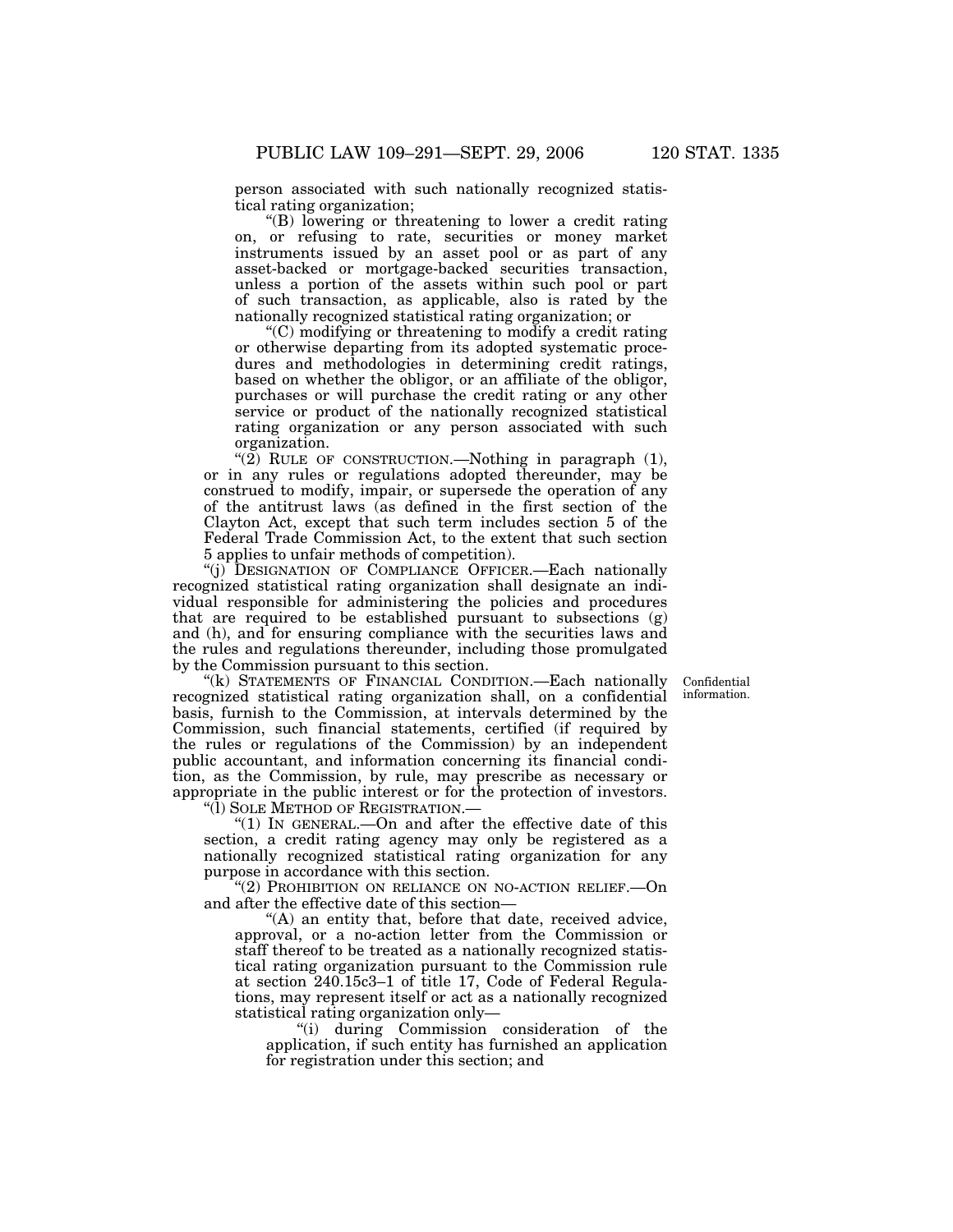"(ii) on and after the date of approval of its application for registration under this section; and

''(B) the advice, approval, or no-action letter described in subparagraph (A) shall be void.

''(3) NOTICE TO OTHER AGENCIES.—Not later than 30 days after the date of enactment of this section, the Commission shall give notice of the actions undertaken pursuant to this section to each Federal agency which employs in its rules and regulations the term 'nationally recognized statistical rating organization' (as that term is used under Commission rule 15c3–1 (17 C.F.R. 240.15c3–1), as in effect on the date of enactment of this section).<br>"(m) RULES OF CONSTRUCTION.

''(m) RULES OF CONSTRUCTION.— ''(1) NO WAIVER OF RIGHTS, PRIVILEGES, OR DEFENSES.— Registration under and compliance with this section does not constitute a waiver of, or otherwise diminish, any right, privilege, or defense that a nationally recognized statistical rating organization may otherwise have under any provision of State or Federal law, including any rule, regulation, or order thereunder.

''(2) NO PRIVATE RIGHT OF ACTION.—Nothing in this section may be construed as creating any private right of action, and no report furnished by a nationally recognized statistical rating organization in accordance with this section or section 17 shall create a private right of action under section 18 or any other provision of law.

"(n) REGULATIONS.—

''(1) NEW PROVISIONS.—Such rules and regulations as are required by this section or are otherwise necessary to carry out this section, including the application form required under subsection (a)—

"(A) shall be issued by the Commission in final form, not later than 270 days after the date of enactment of this section; and

''(B) shall become effective not later than 270 days after the date of enactment of this section.

"(2) REVIEW OF EXISTING REGULATIONS.—Not later than 270 days after the date of enactment of this section, the Commission shall—

"(A) review its existing rules and regulations which employ the term 'nationally recognized statistical rating organization' or 'NRSRO'; and

''(B) amend or revise such rules and regulations in accordance with the purposes of this section, as the Commission may prescribe as necessary or appropriate in the public interest or for the protection of investors.

''(o) NRSROS SUBJECT TO COMMISSION AUTHORITY.—

''(1) IN GENERAL.—No provision of the laws of any State or political subdivision thereof requiring the registration, licensing, or qualification as a credit rating agency or a nationally recognized statistical rating organization shall apply to any nationally recognized statistical rating organization or person employed by or working under the control of a nationally recognized statistical rating organization.

 $\sqrt[4]{(2)}$  LIMITATION.—Nothing in this subsection prohibits the securities commission (or any agency or office performing like functions) of any State from investigating and bringing an

Deadline.

Effective date.

Deadline.

Deadline.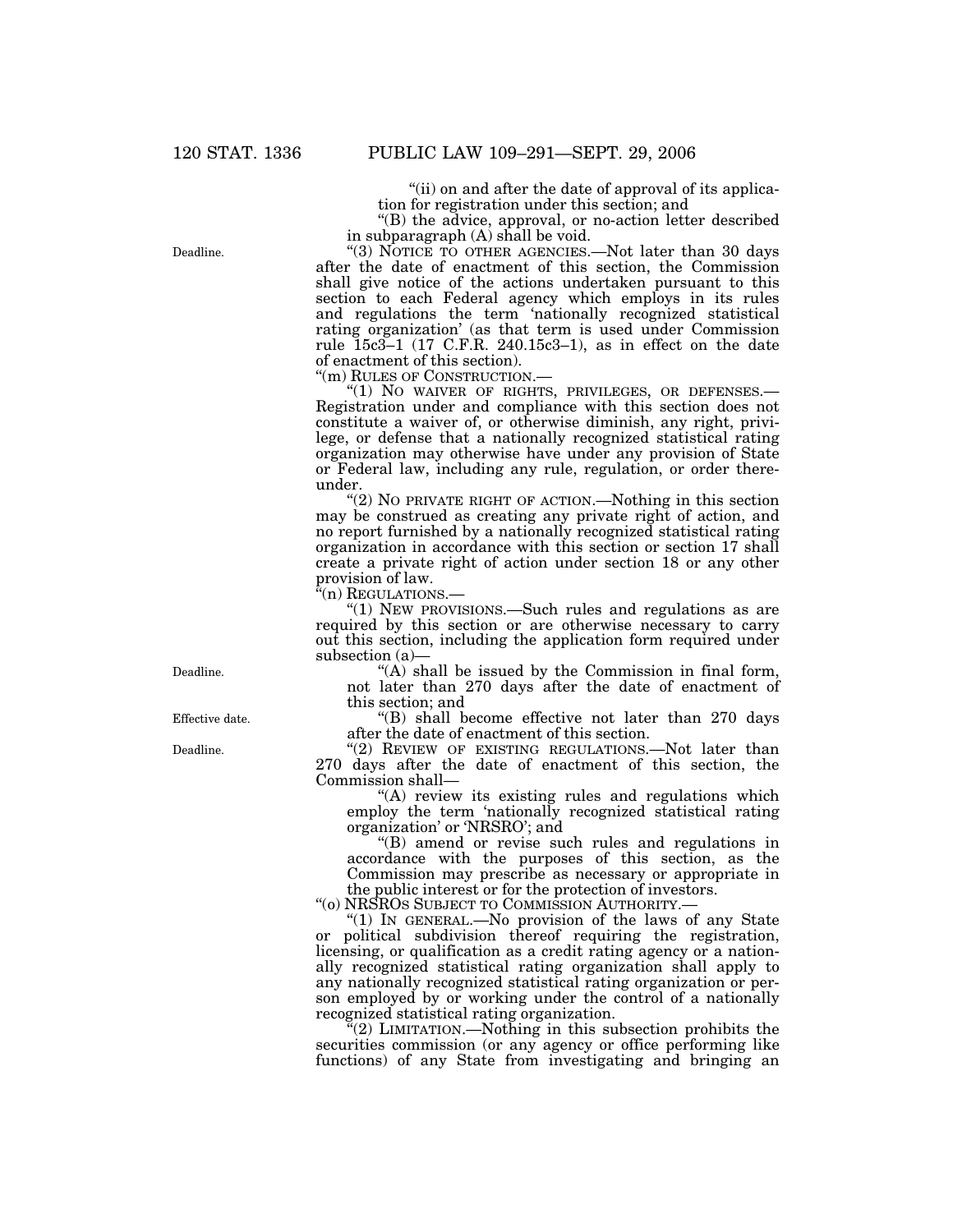enforcement action with respect to fraud or deceit against any nationally recognized statistical rating organization or person associated with a nationally recognized statistical rating organization.

Effective date.

"(p) APPLICABILITY.—This section, other than subsection  $(n)$ , which shall apply on the date of enactment of this section, shall apply on the earlier of—

" $(1)$  the date on which regulations are issued in final form under subsection  $(n)(1)$ ; or

"(2) 270 days after the date of enactment of this section.".<br>(b) CONFORMING AMENDMENTS.—

(1) SECURITIES EXCHANGE ACT OF 1934.—The Securities Exchange Act of 1934 (15 U.S.C. 78 et seq.) is amended—  $(A)$  in section 15(b)(4) (15 U.S.C. 78o(b)(4))–

(i) in subparagraph (B)(ii), by inserting ''nationally recognized statistical rating organization,'' after ''transfer agent,''; and

(ii) in subparagraph (C), by inserting ''nationally recognized statistical rating organization,'' after ''transfer agent,''; and

 $(B)$  in section  $21B(a)$  (15 U.S.C. 78u–2(a)), by inserting  $"15E,"$  after  $"15C,"$ .

(2) INVESTMENT COMPANY ACT OF 1940.—The Investment Company Act of 1940 (15 U.S.C. 80a et seq.) is amended—

 $(A)$  in section 2(a) (15 U.S.C. 80a–2(a)), by adding at the end the following new paragraph:

" $(53)$  The term 'credit rating agency' has the same meaning as in section 3 of the Securities Exchange Act of 1934.''; and (B) in section 9(a) (15 U.S.C. 80a–9(a))–

(i) in paragraph (1), by inserting ''credit rating agency,'' after ''transfer agent,''; and

(ii) in paragraph (2), by inserting ''credit rating agency," after "transfer agent,".

(3) INVESTMENT ADVISERS ACT OF 1940.—The Investment Advisers Act of 1940 (15 U.S.C. 80b et seq.) is amended—

(A) in section  $202(a)$  (15 U.S.C. 80b–2(a)), by adding at the end the following new paragraph:

"(28) The term 'credit rating agency' has the same meaning as in section 3 of the Securities Exchange Act of 1934.'';

(B) in section  $202(a)(11)$  (15 U.S.C. 80b–2(a)(11)), by striking "or  $(F)$ " and inserting the following: " $(F)$  any nationally recognized statistical rating organization, as that term is defined in section  $3(a)(62)$  of the Securities Exchange Act of 1934, unless such organization engages in issuing recommendations as to purchasing, selling, or holding securities or in managing assets, consisting in whole or in part of securities, on behalf of others; or  $(G)$ "; and

(C) in section  $203(e)$  (15 U.S.C.  $80b-3(e)$ )

(i) in paragraph  $(2)(B)$ , by inserting "credit rating" agency,'' after ''transfer agent,''; and

(ii) in paragraph  $(4)$ , by inserting "credit rating agency," after "transfer agent,".

(4) HOUSING AND COMMUNITY DEVELOPMENT ACT OF 1992.— Section 1319 of the Housing and Community Development Act of 1992 (12 U.S.C. 4519) is amended by striking ''effectively'' and all that follows through ''broker-dealers'' and inserting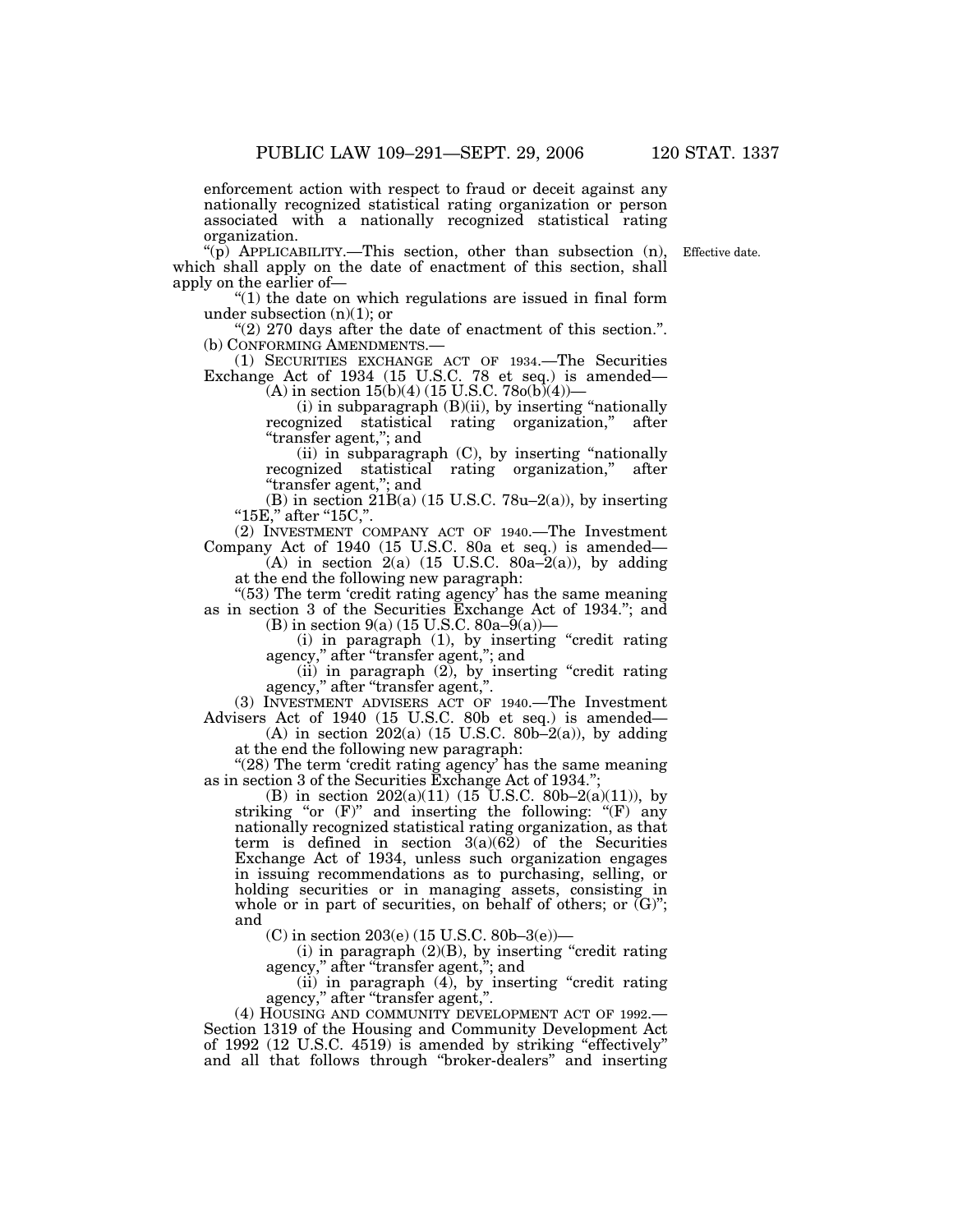''that is a nationally recognized statistical rating organization, as such term is defined in section 3(a) of the Securities Exchange Act of 1934''.

(5) HIGHER EDUCATION ACT OF 1965.—Section  $439(r)(15)(A)$ of the Higher Education Act of 1965 (20 U.S.C.  $1087-2(r)(15)(A)$ ) is amended by striking ''means any entity recognized as such by the Securities and Exchange Commission'' and inserting ''means any nationally recognized statistical rating organization, as that term is defined in section 3(a) of the Securities Exchange Act of 1934''.

(6) TITLE 23.—Section 181(11) of title 23, United States Code, is amended by striking ''identified by the Securities and Exchange Commission as a nationally recognized statistical rating organization" and inserting "registered with the Securities and Exchange Commission as a nationally recognized statistical rating organization, as that term is defined in section 3(a) of the Securities Exchange Act of 1934''.

#### **SEC. 5. ANNUAL AND OTHER REPORTS.**

Section  $17(a)(1)$  of the Securities Exchange Act of 1934 (15 U.S.C.  $78q(a)(1)$  is amended—

(1) by inserting ''nationally recognized statistical rating organization,'' after ''registered transfer agent,''; and

(2) by adding at the end the following: ''Any report that a nationally recognized statistical rating organization is required by Commission rules under this paragraph to make and disseminate to the Commission shall be deemed furnished to the Commission.''.

# 15 USC 78<sub>0</sub>–7 **SEC. 6. COMMISSION ANNUAL REPORT.** note.

The Commission shall submit an annual report to the Committee on Banking, Housing, and Urban Affairs of the Senate and the Committee on Financial Services of the House of Representatives that, with respect to the year to which the report relates—

(1) identifies applicants for registration under section 15E of the Securities Exchange Act of 1934, as added by this Act;

(2) specifies the number of and actions taken on such applications; and

(3) specifies the views of the Commission on the state of competition, transparency, and conflicts of interest among nationally recognized statistical rating organizations.

#### **SEC. 7. GAO STUDY AND REPORT REGARDING NATIONALLY RECOG-NIZED STATISTICAL RATING ORGANIZATIONS.**

(a) STUDY REQUIRED.—The Comptroller General of the United States shall conduct a study—

(1) to determine the impact of this Act and the amendments made by this Act on—

(A) the quality of credit ratings issued by nationally recognized statistical ratings organizations;

(B) the financial markets;

(C) competition among credit rating agencies;

(D) the incidence of inappropriate conflicts of interest and sales practices by nationally recognized statistical rating organizations;

(E) the process for registering as a nationally recognized statistical rating organization; and